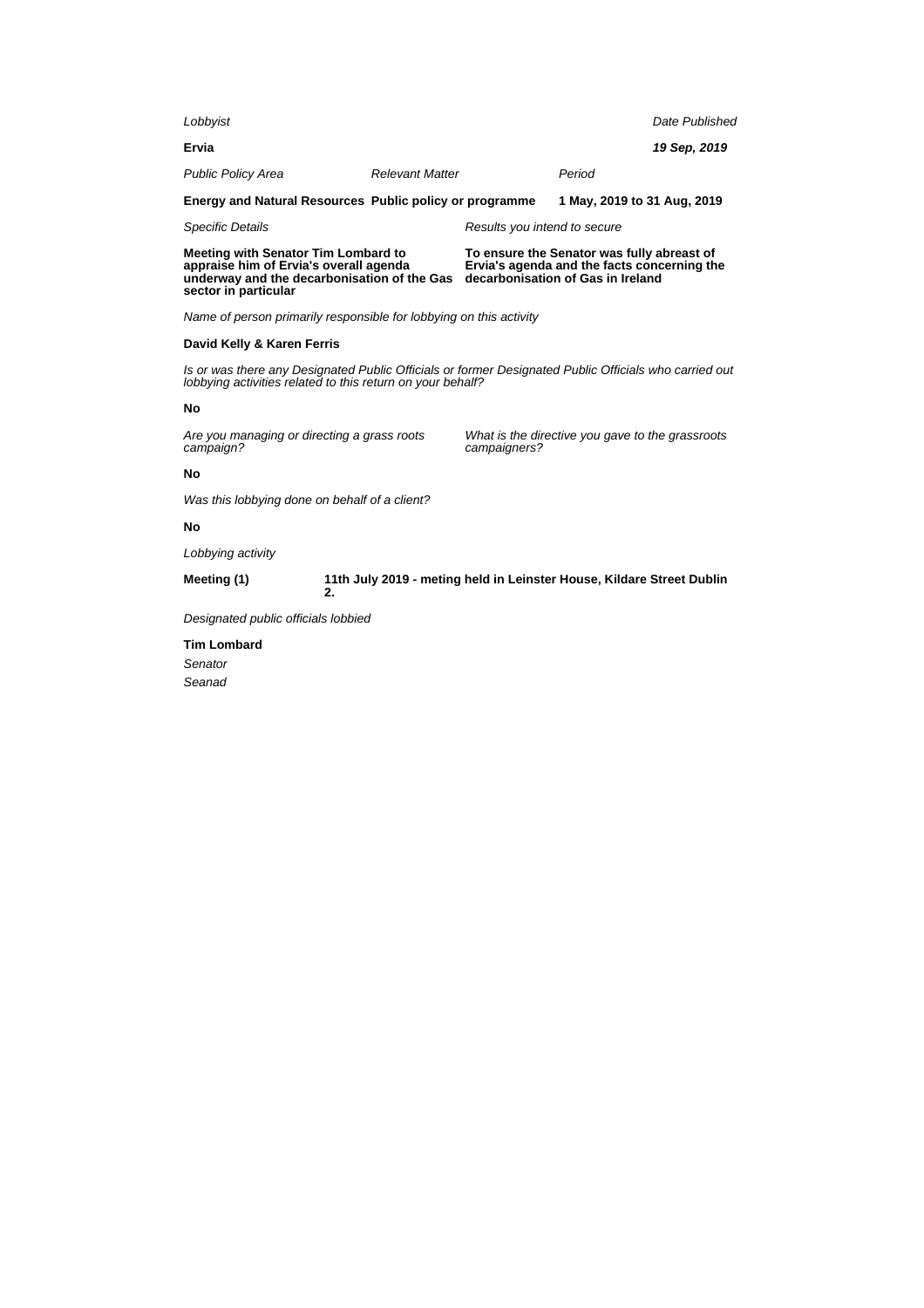| Lobbyist                                                                                                                                                            |                        |                                                                                |                                                  | Date Published |
|---------------------------------------------------------------------------------------------------------------------------------------------------------------------|------------------------|--------------------------------------------------------------------------------|--------------------------------------------------|----------------|
| Ervia                                                                                                                                                               |                        |                                                                                |                                                  | 19 Sep, 2019   |
| <b>Public Policy Area</b>                                                                                                                                           | <b>Relevant Matter</b> |                                                                                | Period                                           |                |
| Energy and Natural Resources Public policy or programme                                                                                                             |                        |                                                                                | 1 May, 2019 to 31 Aug, 2019                      |                |
| <b>Specific Details</b>                                                                                                                                             |                        | Results you intend to secure                                                   |                                                  |                |
| Meeting with Deputy to discuss the<br>decarbonisation of gas agenda in particular in<br>light of the Government's Climate Action Plan                               |                        | Ervia and Gas Network Ireland's plans for the<br>decarbonisation of the sector | To ensure that the Deputy is fully up speed on   |                |
| Name of person primarily responsible for lobbying on this activity                                                                                                  |                        |                                                                                |                                                  |                |
| <b>Susan Moss</b>                                                                                                                                                   |                        |                                                                                |                                                  |                |
| Is or was there any Designated Public Officials or former Designated Public Officials who carried out<br>lobbying activities related to this return on your behalf? |                        |                                                                                |                                                  |                |
| No                                                                                                                                                                  |                        |                                                                                |                                                  |                |
| Are you managing or directing a grass roots<br>campaign?                                                                                                            |                        | campaigners?                                                                   | What is the directive you gave to the grassroots |                |
| No                                                                                                                                                                  |                        |                                                                                |                                                  |                |
| Was this lobbying done on behalf of a client?                                                                                                                       |                        |                                                                                |                                                  |                |
| No                                                                                                                                                                  |                        |                                                                                |                                                  |                |

Lobbying activity

**Meeting (1) 24th July 2019 - meeting held in Galway, constituency office**

Designated public officials lobbied

## **Hildegarde Naughton**

TD

Dáil Éireann, the Oireachtas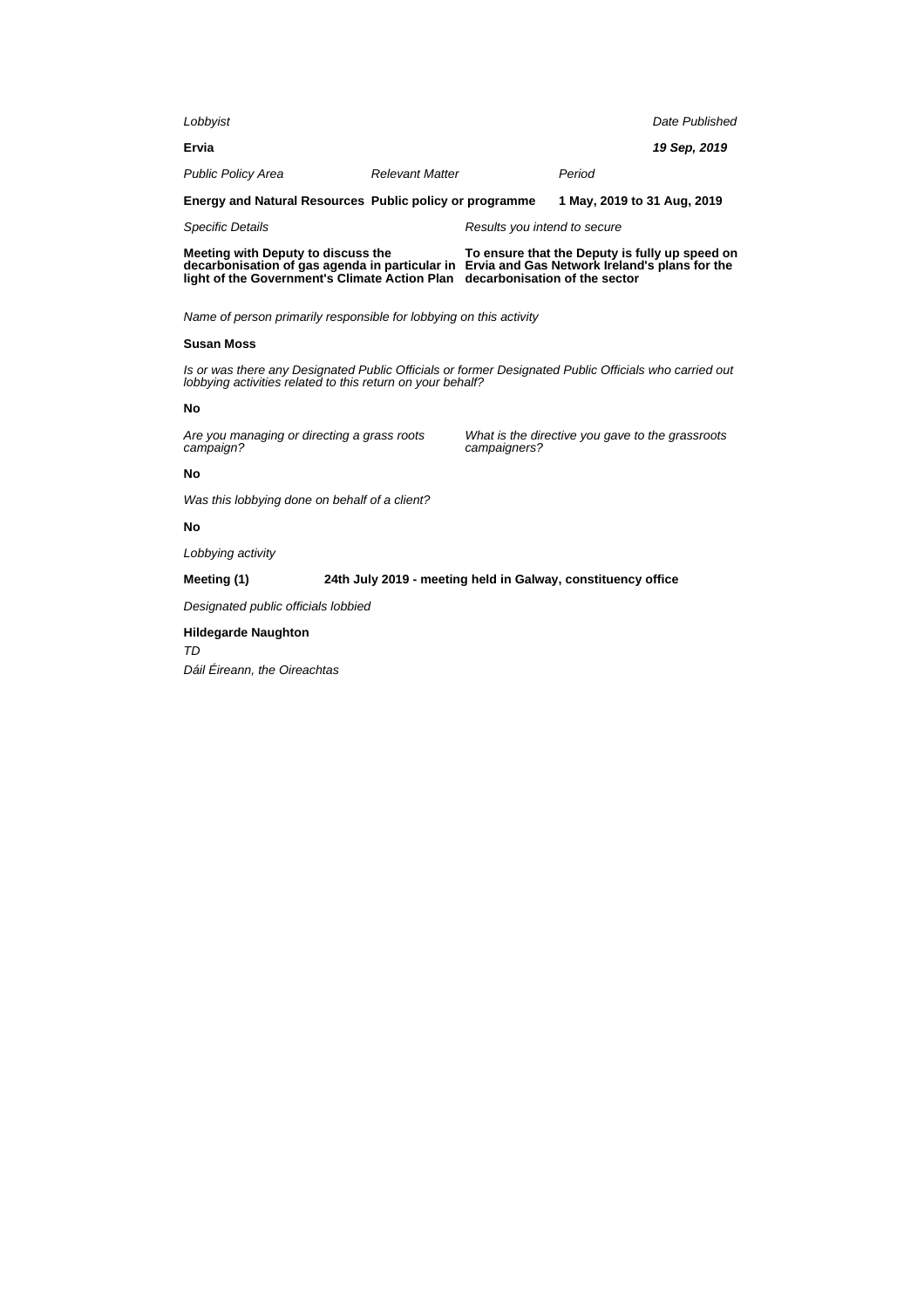| Lobbyist                                                                                |                            |                              | Date Published |
|-----------------------------------------------------------------------------------------|----------------------------|------------------------------|----------------|
| Ervia                                                                                   |                            |                              | 19 Sep. 2019   |
| <b>Public Policy Area</b>                                                               | <b>Relevant Matter</b>     | Period                       |                |
| <b>Environment</b>                                                                      | Public policy or programme | 1 May, 2019 to 31 Aug, 2019  |                |
| <b>Specific Details</b>                                                                 |                            | Results you intend to secure |                |
| Meeting with Deputy to discuss Ervia's overall To ensure the Deputy is fully briefed in |                            |                              |                |

**agenda with some focus on issues affecting advance of the Oireacthas return and the JOC agenda for the forthcoming term**

Name of person primarily responsible for lobbying on this activity

### **Karen Ferris & Susan Moss**

**Wicklow infrastructure**

Is or was there any Designated Public Officials or former Designated Public Officials who carried out lobbying activities related to this return on your behalf?

#### **No**

Are you managing or directing a grass roots campaign?

What is the directive you gave to the grassroots campaigners?

#### **No**

Was this lobbying done on behalf of a client?

### **No**

Lobbying activity

**Meeting (1) 30th July 2019 - meeting held in Ervia offices, Colvill House 24-26 Talbott Street, Dublin**

Designated public officials lobbied

#### **Pat Casey**

TD Dáil Éireann, the Oireachtas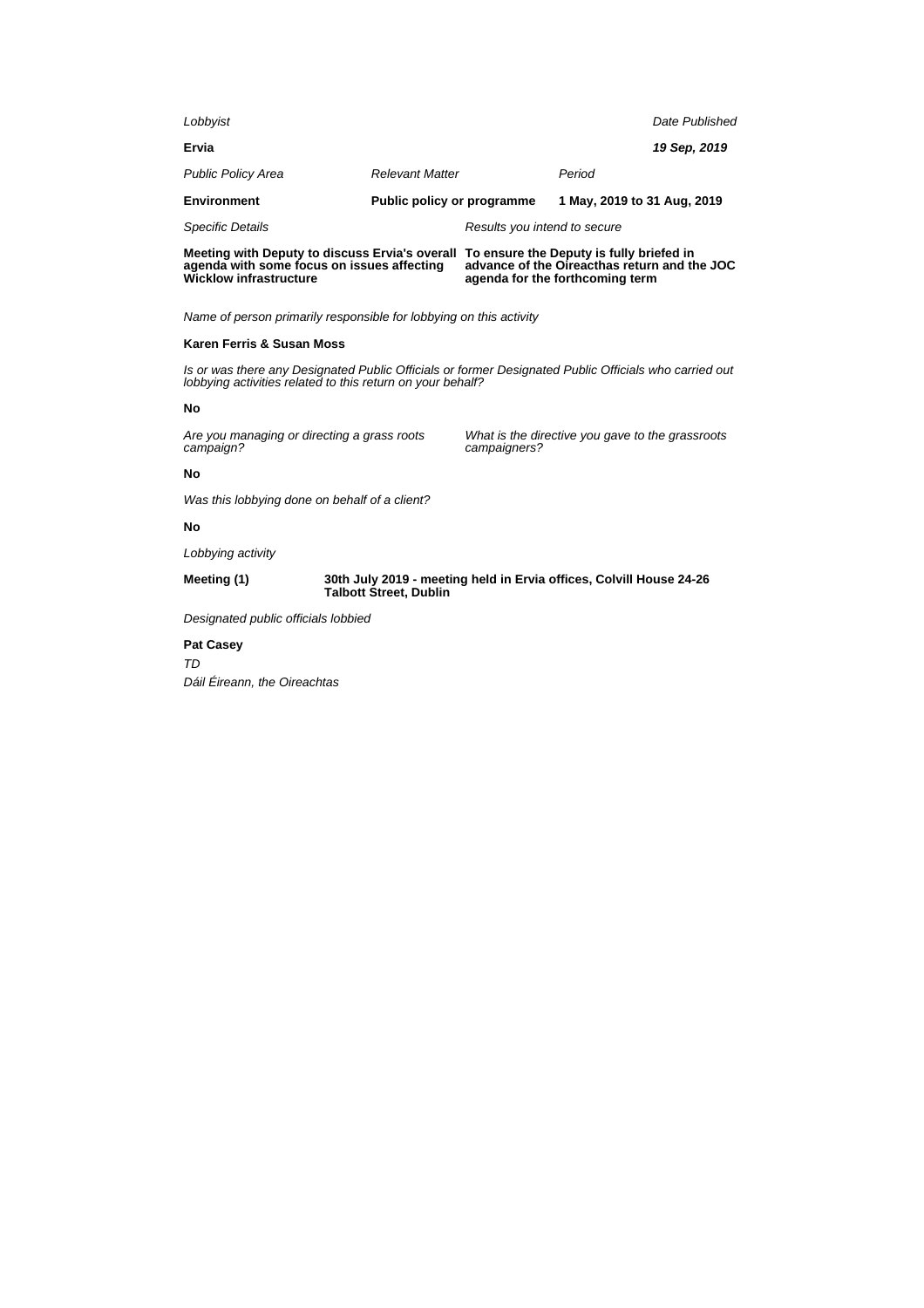| Lobbyist                                                                                      |                              | Date Published              |
|-----------------------------------------------------------------------------------------------|------------------------------|-----------------------------|
| Ervia                                                                                         |                              | 19 Sep. 2019                |
| <b>Public Policy Area</b>                                                                     | <b>Relevant Matter</b>       | Period                      |
| <b>Environment</b>                                                                            | Public policy or programme   | 1 May, 2019 to 31 Aug, 2019 |
| <b>Specific Details</b>                                                                       | Results you intend to secure |                             |
| Meeting with Minister's advisor to appraise of To ensure the Minister is fully briefed on the |                              |                             |

**the progress around renewable gas and other pertinent matters for rural communities development of renewable gas and its positive impact for rural communities**

Name of person primarily responsible for lobbying on this activity

### **Susan Moss**

Is or was there any Designated Public Officials or former Designated Public Officials who carried out lobbying activities related to this return on your behalf?

#### **No**

Are you managing or directing a grass roots campaign?

What is the directive you gave to the grassroots campaigners?

#### **No**

Was this lobbying done on behalf of a client?

### **No**

Lobbying activity

**Meeting (1) 13th August 2019 - meeting held in Westin Hotel, Westmoreland St. Dublin.**

Designated public officials lobbied

### **Daniel Rowan**

Special Adviser Department of Rural and Community Development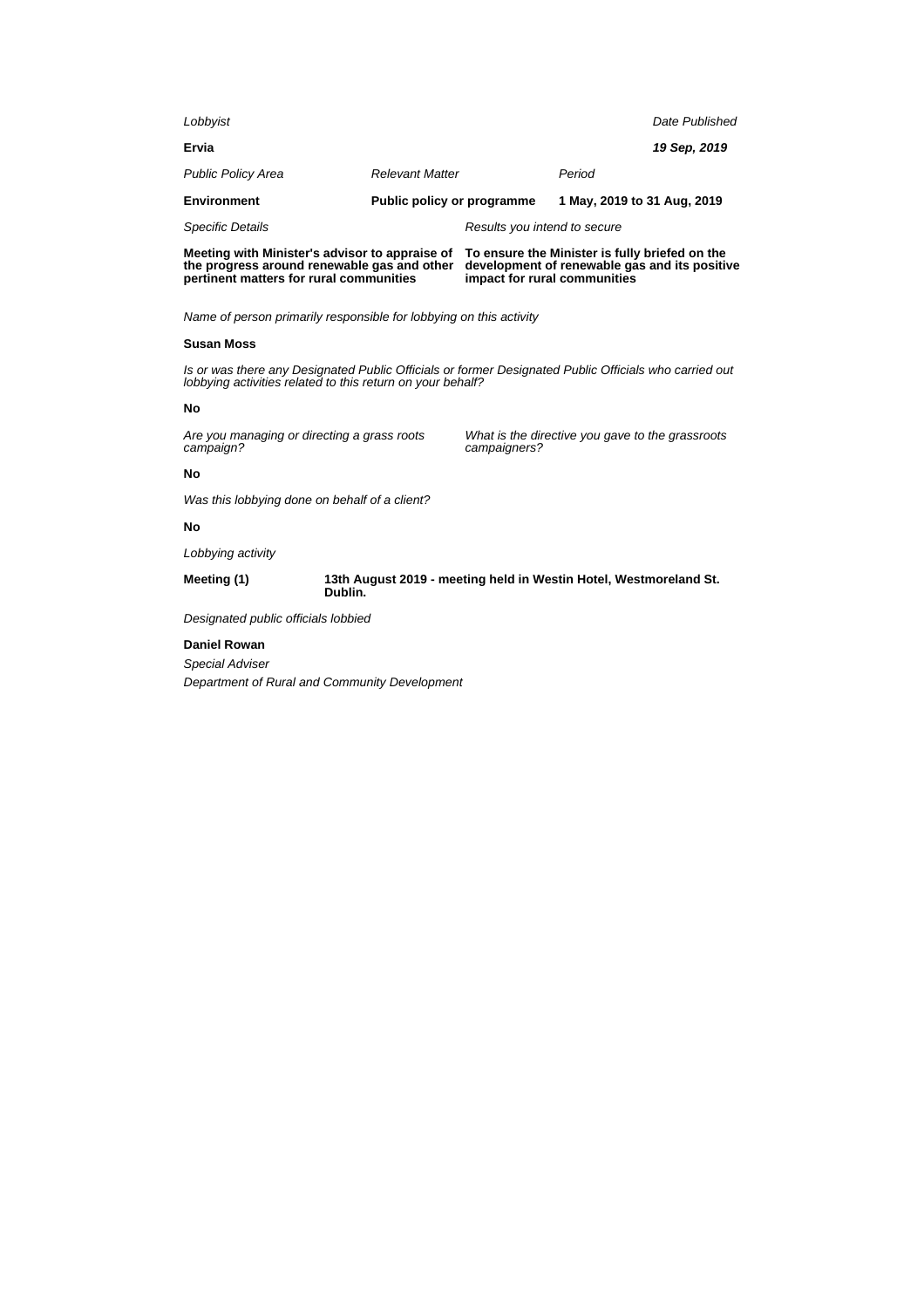| Lobbyist                                                                                                                  |                                   |                                                                                                                                                      |                             | Date Published |
|---------------------------------------------------------------------------------------------------------------------------|-----------------------------------|------------------------------------------------------------------------------------------------------------------------------------------------------|-----------------------------|----------------|
| Ervia                                                                                                                     |                                   |                                                                                                                                                      |                             | 19 Sep, 2019   |
| <b>Public Policy Area</b>                                                                                                 | <b>Relevant Matter</b>            |                                                                                                                                                      | Period                      |                |
| <b>Environment</b>                                                                                                        | <b>Public policy or programme</b> |                                                                                                                                                      | 1 May, 2019 to 31 Aug, 2019 |                |
| <b>Specific Details</b>                                                                                                   |                                   | Results you intend to secure                                                                                                                         |                             |                |
| Meeting with Deputy to discuss Ervia agenda<br>and issues concerning developers and<br>builders engaging with Irish Water |                                   | To ensure the Deputy is fully briefed and to<br>answer specific questions related to<br>developments in the Connection & Developer<br>Services space |                             |                |

Name of person primarily responsible for lobbying on this activity

## **David Kelly, Karen Ferris & Maria O'Dwyer**

Is or was there any Designated Public Officials or former Designated Public Officials who carried out lobbying activities related to this return on your behalf?

#### **No**

Are you managing or directing a grass roots campaign?

What is the directive you gave to the grassroots campaigners?

## **No**

Was this lobbying done on behalf of a client?

## **No**

Lobbying activity

#### **Meeting (1) 13th August 2019 - meeting held in Leinster House, Kildare Street Dublin 2.**

Designated public officials lobbied

## **Darragh O'Brien**

TD

Dáil Éireann, the Oireachtas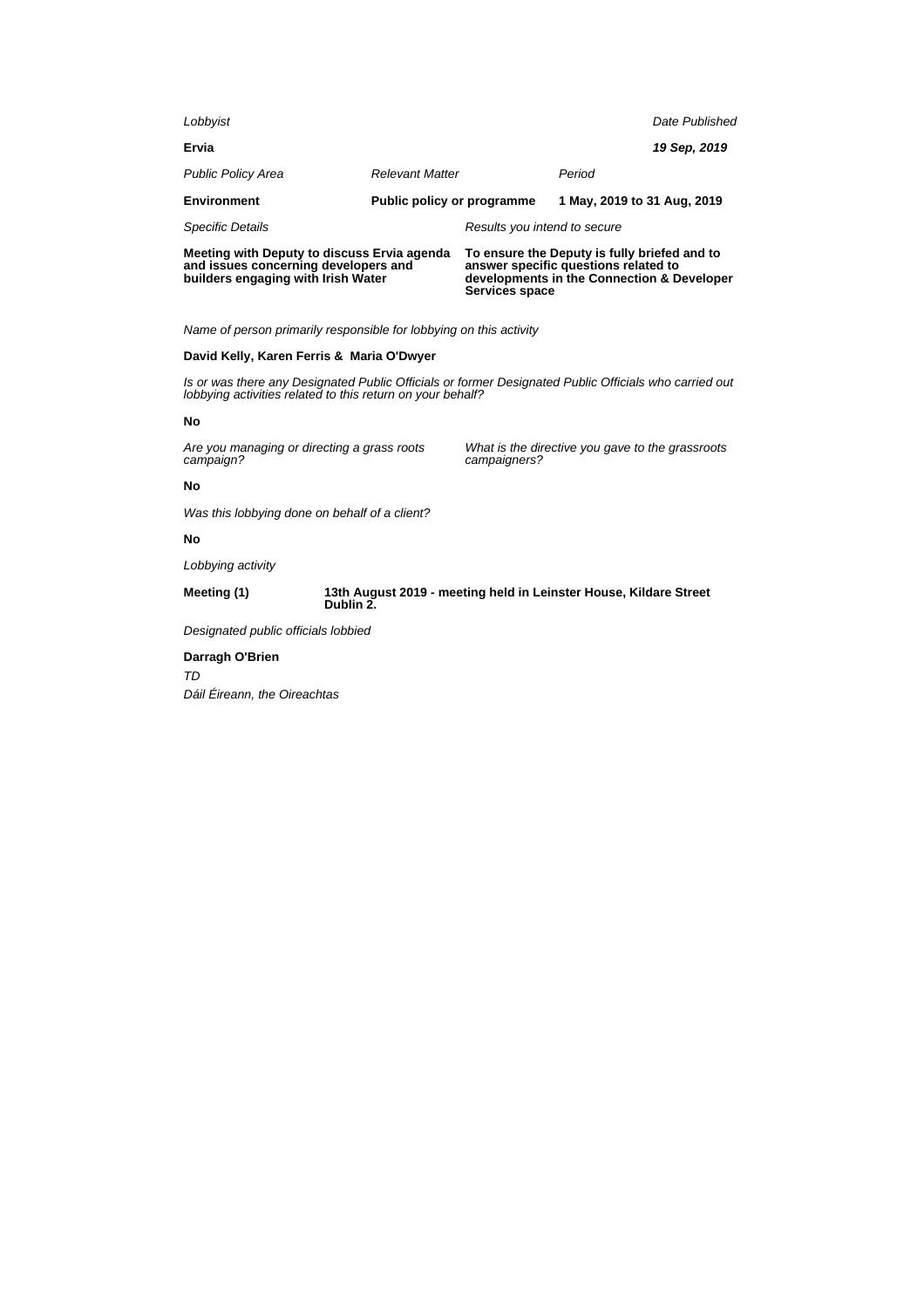| Lobbyist                                                                                                                                                                                                                                                                          |                        |                              |                                                  | Date Published |  |
|-----------------------------------------------------------------------------------------------------------------------------------------------------------------------------------------------------------------------------------------------------------------------------------|------------------------|------------------------------|--------------------------------------------------|----------------|--|
| Ervia                                                                                                                                                                                                                                                                             |                        |                              |                                                  | 19 Sep, 2019   |  |
| <b>Public Policy Area</b>                                                                                                                                                                                                                                                         | <b>Relevant Matter</b> |                              | Period                                           |                |  |
| Energy and Natural Resources Public policy or programme                                                                                                                                                                                                                           |                        |                              | 1 May, 2019 to 31 Aug, 2019                      |                |  |
| <b>Specific Details</b>                                                                                                                                                                                                                                                           |                        | Results you intend to secure |                                                  |                |  |
| Meeting with Deputy to discuss the<br>To ensure the Deputy is fully aware of the<br>decarbonisation of gas agenda in particular in<br>issues concerning the decarbonisation of the<br>light of the Government's Climate Action Plan<br>Gas grid in Ireland and associated issues. |                        |                              |                                                  |                |  |
| Name of person primarily responsible for lobbying on this activity                                                                                                                                                                                                                |                        |                              |                                                  |                |  |
| <b>Karen Ferris</b>                                                                                                                                                                                                                                                               |                        |                              |                                                  |                |  |
| Is or was there any Designated Public Officials or former Designated Public Officials who carried out<br>lobbying activities related to this return on your behalf?                                                                                                               |                        |                              |                                                  |                |  |
| No                                                                                                                                                                                                                                                                                |                        |                              |                                                  |                |  |
| Are you managing or directing a grass roots<br>campaign?                                                                                                                                                                                                                          |                        | campaigners?                 | What is the directive you gave to the grassroots |                |  |
| No                                                                                                                                                                                                                                                                                |                        |                              |                                                  |                |  |
|                                                                                                                                                                                                                                                                                   |                        |                              |                                                  |                |  |

Was this lobbying done on behalf of a client?

### **No**

Lobbying activity

**Meeting (1) 28th August 2019 - meeting held in The Bookshelf Coffee shop, Eglinton Street, Cork**

Designated public officials lobbied

### **Seán Sherlock**

Minister of State Department of Foreign Affairs and Trade